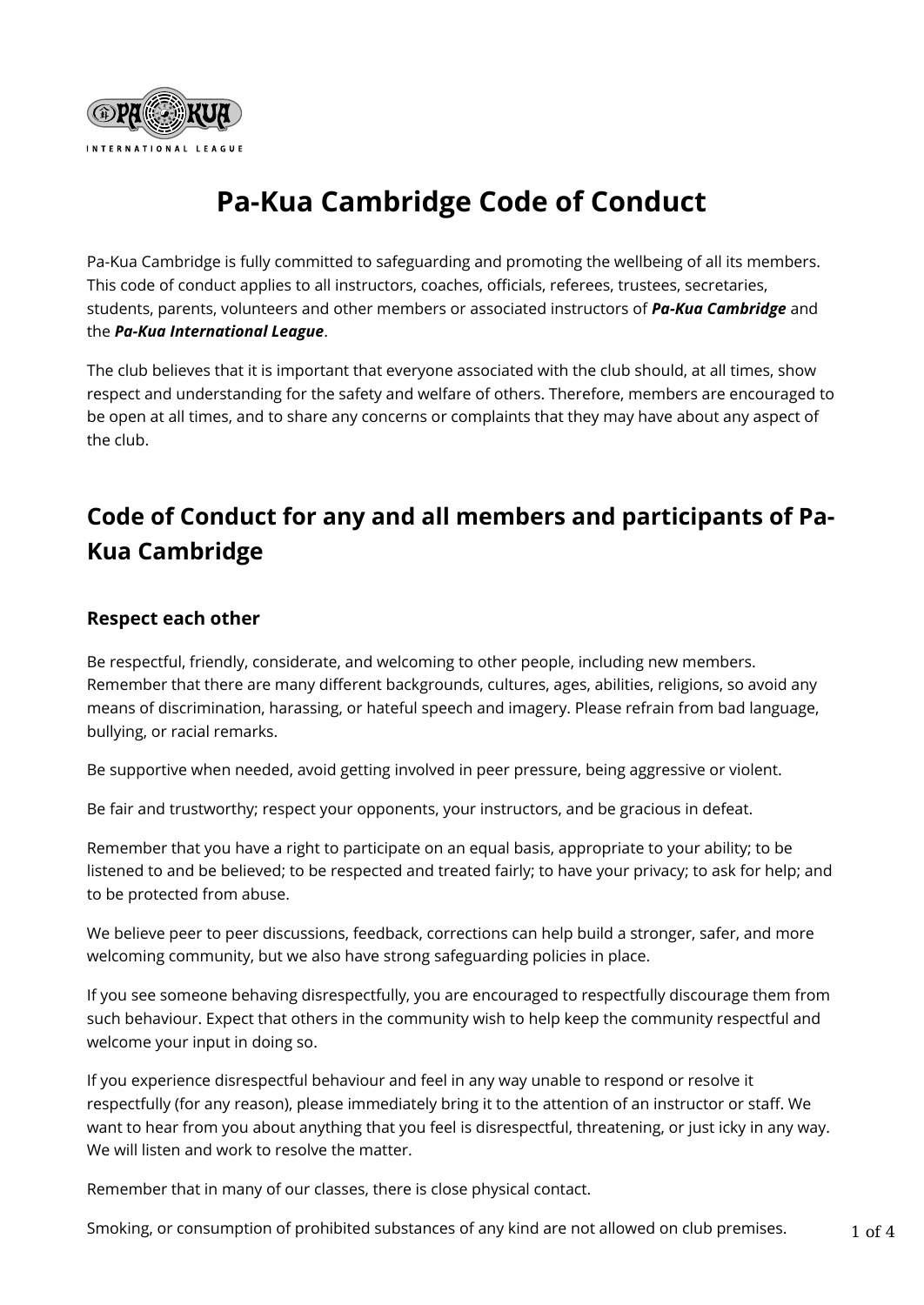#### **Apologize for Mistakes**

Should you catch yourself behaving disrespectfully, or be confronted as such, own up to your words and actions, and apologize accordingly. No one is perfect, and even well-intentioned people make mistakes. What matters is how you handle them, and avoiding repeating them in the future.

### **Codes of conduct for parents and carers**

*Beyond the general code of conduct, these paragraphs apply to parents and carers of under 18s and vulnerable adults.*

You have to ensure your children's records are up to date: please report any changes around children' health prior to the class. Please make sure that you deliver and collect your children punctually before and after class. Children must have appropriate clothing for the weather and the activity.

Please inform the organiser in advance if your children will be leaving (collected) early or will be late from the class.

Remember to positively reinforce your children; behave responsibly on the side-line's; and to not embarrass them. Be realistic when it comes to their capabilities, and don't place them under too much pressure if they are not enjoying the activity.

You must be informed about any problems, concerns, injuries related to your children. Your consent will be sought for issue such as trips or photography. Should any concerns our questions rise about the aspect of your child's welfare, you will be listened to, and responded to.

### **Code of conduct for instructors**

### **Legal requirements**

You must hold appropriate valid qualifications and insurance cover, be familiar with the Safeguarding Policies, and follow them.

#### **Ensure safety, wellbeing, and a good training environment**

Remember: you have a responsibility to ensure the safety of all participants. You need to consider the wellbeing and safety of them, and never place development of performance in front of this. Don't overtrain people, and treat all of them equally; make them feel valued, and have no favourites.

Take time to explain techniques to ensure they are clearly understood.

Be positive, approachable, and always keep the safeguarding policies and limits in mind.

You have a right to access to professional support services, to be treated fair and equitable by the governing body, to be protected from abuse by children/youths, other adult members and parents, and to not to be left vulnerable when working with children.

# **Duty to report** 2 of 4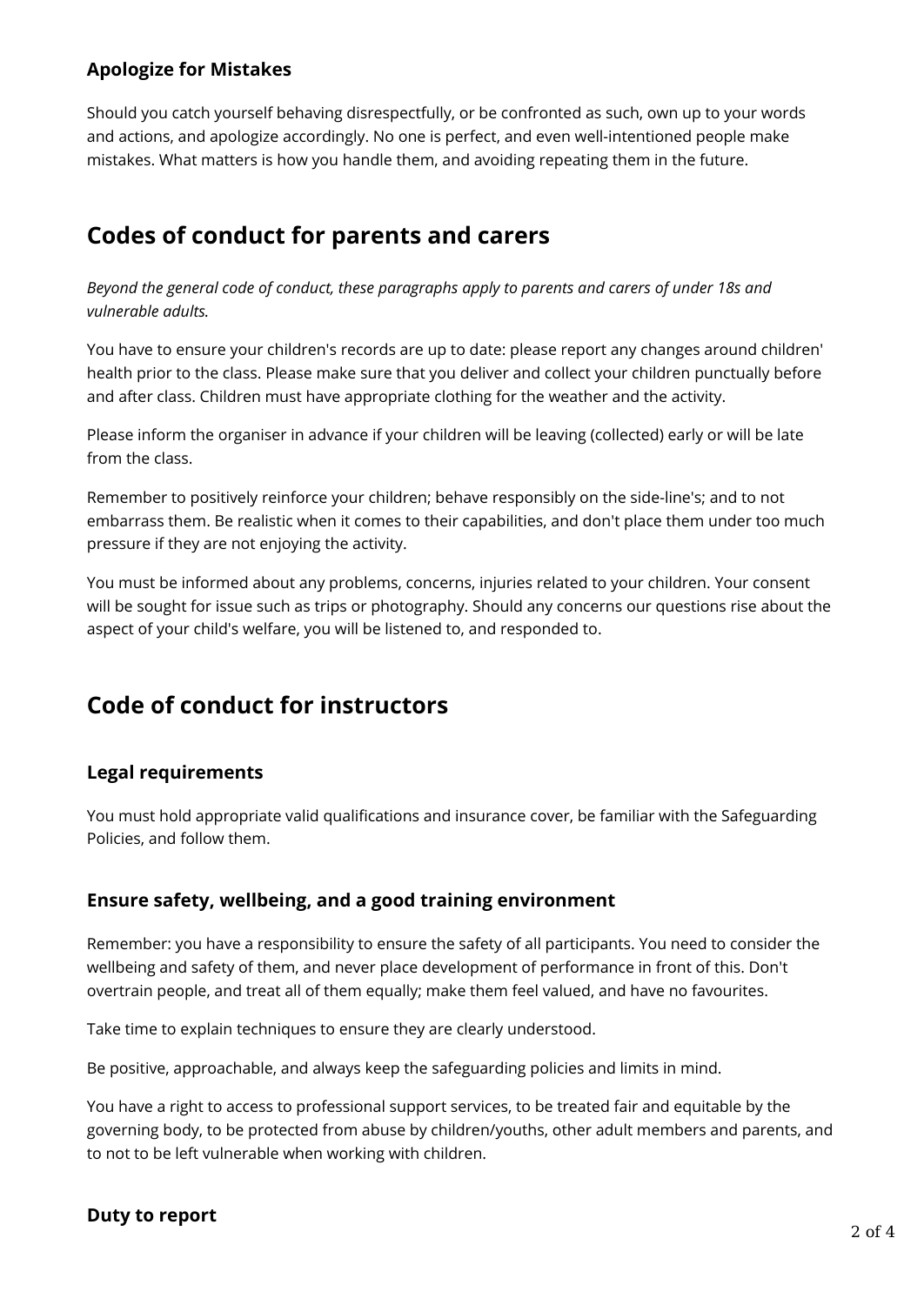Incidents and accidents must be recorded in the club incident/accident book; parents must be informed about any accident or event that involves their children; accidents or incidents of alleged abuse or poor practice to the designated person.

Remember to maintain confidentiality about sensitive information and to follow privacy laws for collected personal data.

### **Emergency action and first aid**

All instructors should be prepared with an action plan in the event of an emergency, be aware of our First Aid Procedures, and have access to First Aid equipment.

You should have emergency telephone contacts - especially if the participant is a minor -, and a phone access to the Emergency Services.

When administering first aid remember to administer minor first aid in the presence of others, and where required refer more serious incidents to the club or venue first aider.

### **Consequences of breaches of the Code of Conduct**

Any breaches of this code of conduct will be dealt with immediately by Pa-Kua Cambridge. Any misdemeanours and general misbehaviour will be dealt with immediately and reported verbally to the designated person.

If the instructor determines that an event participant is behaving disrespectfully, the instructor may take action they deem appropriate, up to and including expulsion and exclusion from the event without warning or refund.

We will seek to resolve conflicts peacefully and in a manner that is positive for the club. We can't foresee every situation however, and thus if in the instructors' judgment the best thing to do is to ask a disrespectful individual to leave, we will do so.

### **Resolving an Issue**

If you believe you're experiencing practices at a Pa-Kua Cambridge event which doesn't meet the policies above, or if you feel you are being harassed in any way, please immediately contact the event instructor(s) or designated code of conduct responders for the event.

If you believe you're experiencing practices which don't meet the policies above, please immediately contact the club lead instructor or the Designated Safeguarding Officer. Anyone in the community should feel empowered to resolve issues and uphold our high standards.

Dismissals can be appealed by the instructor with final decisions taken by the club committee or referred to the governing body.

### **Contacts**